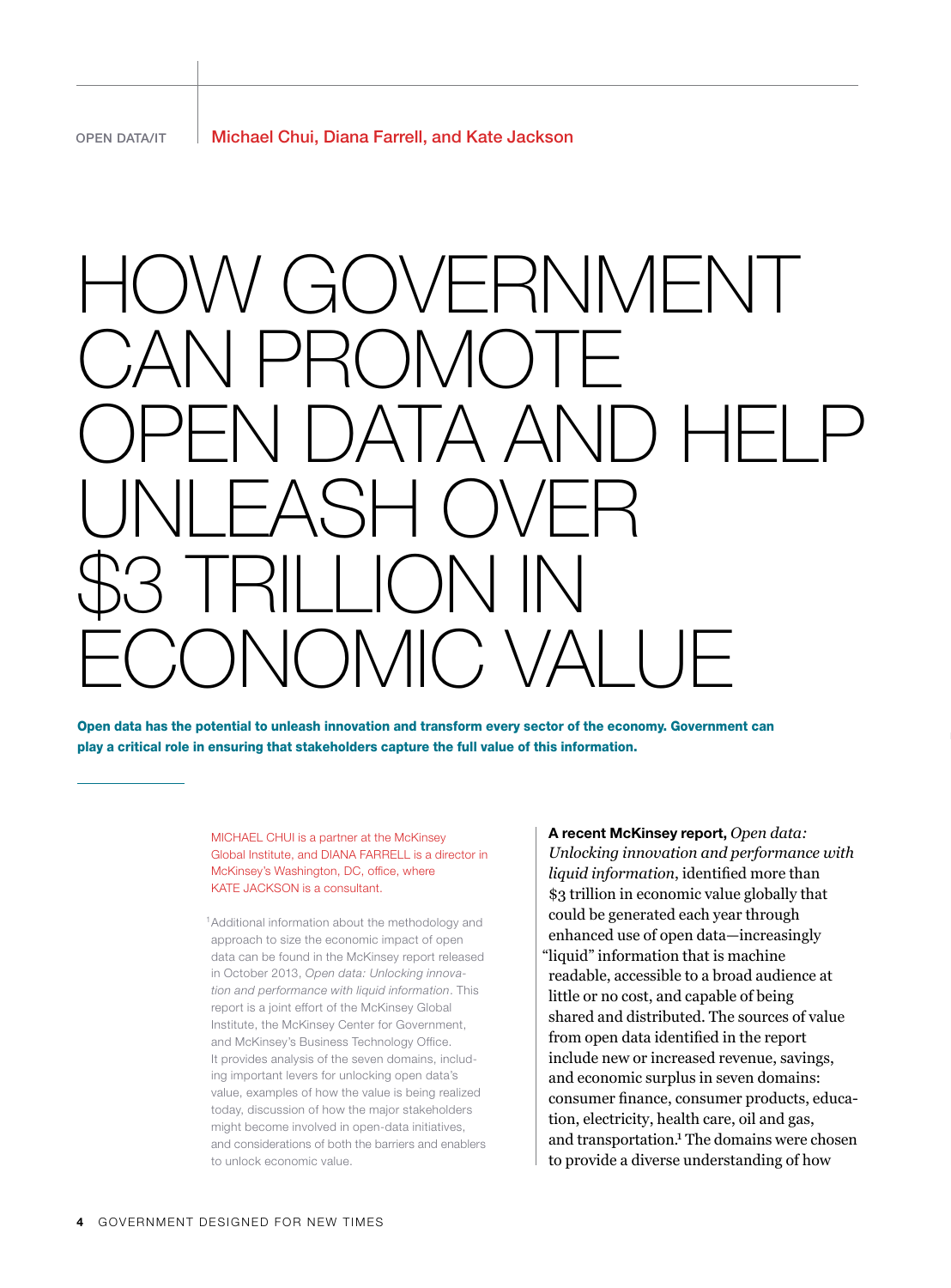open data, such as census demographics, crop reports, and information on product recalls, can create value in public- and private-sector organizations, in consumer and business-to-business markets, and in products and services.

This report expands on an important topic in the earlier report: the critical role of government in unlocking the economic value of open data, managing risks, and engaging stakeholders (Exhibit 1). As a provider, catalyst, user, and policy maker, government is in a unique position to define an agenda for open data that improves decision making; fosters the growth of innovative businesses, products, and services; and enhances accountability. Government is also well positioned to encourage private companies and other stakeholders to share their data—one of the best strategies for creating value.

In this report, we first explore what open data is and why the trend is taking hold.

We evaluate the primary levers that generate value from open data and government's role in enabling them. The report then turns to the risks of open-data programs; these are top of mind for many citizens, businesses, and policy makers but can be mitigated through approaches we outline. We also describe the needs of stakeholders and opportunities for them to actively create, promote, and participate in open-data strategies and applications. To conclude, we present a discussion of how public-sector leaders can launch, assess, and scale up their open-data programs.

We hope this report helps stakeholders both inside and outside government to design, build, and participate in effective open-data programs. For elected officials and civil servants, it can serve as a guide for understanding, evaluating, and promoting open-data initiatives. We include examples of how various governments shape their agen-

#### Exhibit 1

Government plays a critical role to help enable value creation, manage risks, and engage stakeholders in open data.

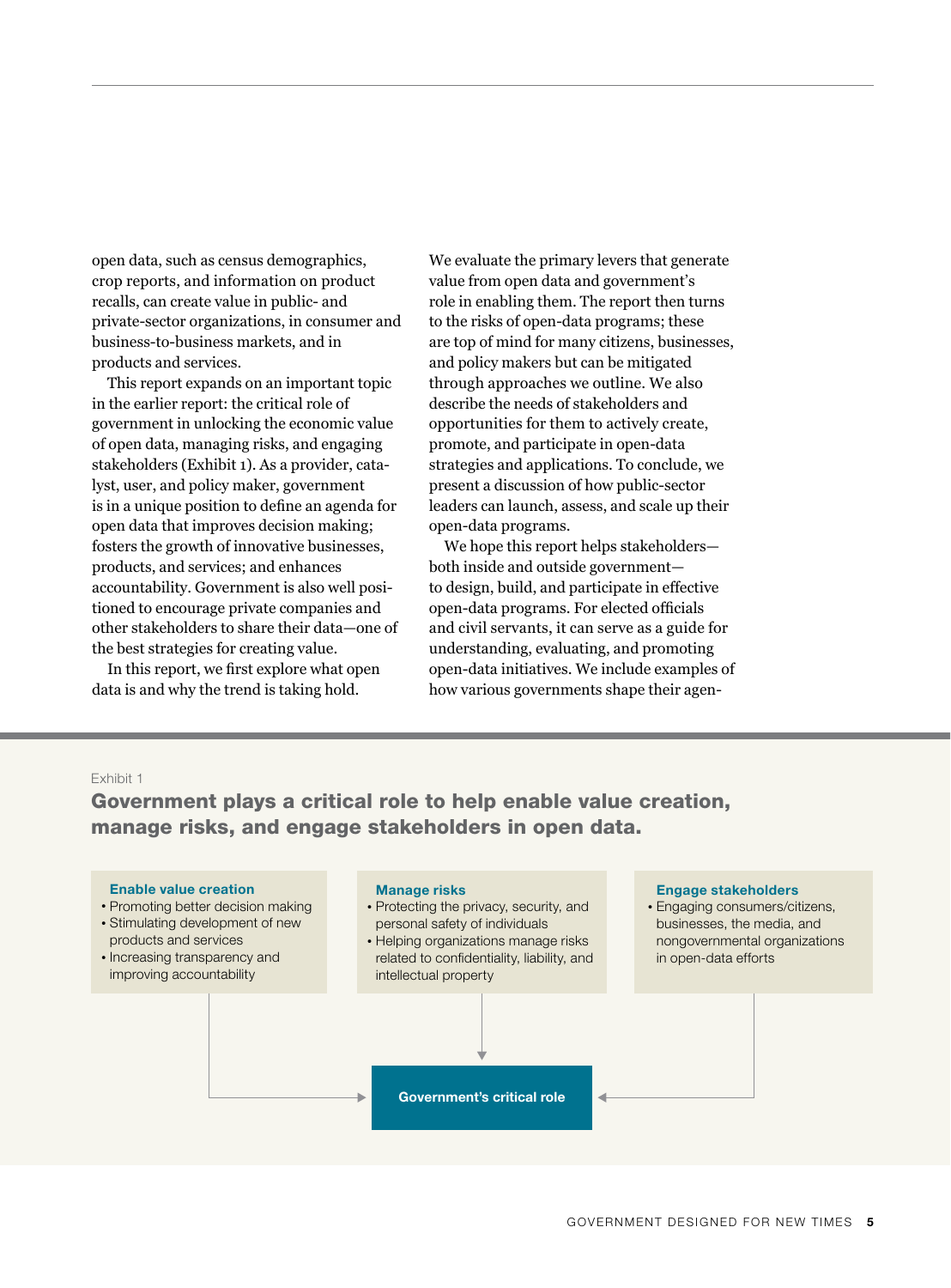## Exhibit 2

## 'Openness' or 'liquidity' of data can be defined by four characteristics.

|                            | More liquid<br>Completely open                                                              | <b>Completely closed</b>                                               |
|----------------------------|---------------------------------------------------------------------------------------------|------------------------------------------------------------------------|
| <b>Accessibility</b>       | Everyone has access                                                                         | Access to data is to a subset of<br>individuals or organizations       |
| <b>Machine readability</b> | Data are available in formats<br>that can be easily retrieved and<br>processed by computers | Data are in formats not easily retrieved<br>and processed by computers |
| Cost                       | No cost to obtain                                                                           | Offered only at a significant fee                                      |
| <b>Rights</b>              | Unlimited rights to reuse<br>and redistribute data                                          | Reuse, republishing, or distribution<br>of data is forbidden           |

das and invest in resources that can be used as models for other agencies or regions. For business, technology, and start-up leaders, our report aims to provide a relevant and perhaps missing perspective on when and how they might engage with government. Last, our report will highlight for citizens, the media, and nongovernmental organizations (NGOs) the potential of open data to improve services that directly benefit consumers.

<sup>2</sup>The definition, from opendefinition.org, is as follows: "A piece of data or content is open if anyone is free to use, reuse, and redistribute it—subject only, at most, to the requirement to attribute and/ or share-alike." For more on the subject, see okfn.org.

## Open data: What it is, why it has taken hold, and how it varies

What it is. Companies, governments, and NGOs have begun to release and share vast amounts of information. However, the extent to which information is truly open varies in four ways: accessibility, machine readability, cost, and rights for reuse and redistribution. Exhibit 2 shows how data are classified across the spectrum, from completely open to completely closed, using a definition closely related to those of many

international organizations, such as the Open Knowledge Foundation (OKF).2

Open data can be local, regional, and global in scope—from procedure costs at a single hospital to city-level water use to revenues from national tax collection. Governments capture and share large amounts of data on a range of topics, but businesses and other private organizations also have information they could make more liquid, such as data on sales transactions, shipping patterns, and medical records.

The value of data can vary depending on its level of detail, accuracy, and compatibility. For example, a government could annually release 600 data sets that contain aggregated information, such as the number of robberies committed in a month in a particular neighborhood. Although this information is important, it has less potential to generate value than more specific data that are released more frequently, such as a weekly report showing the time of day and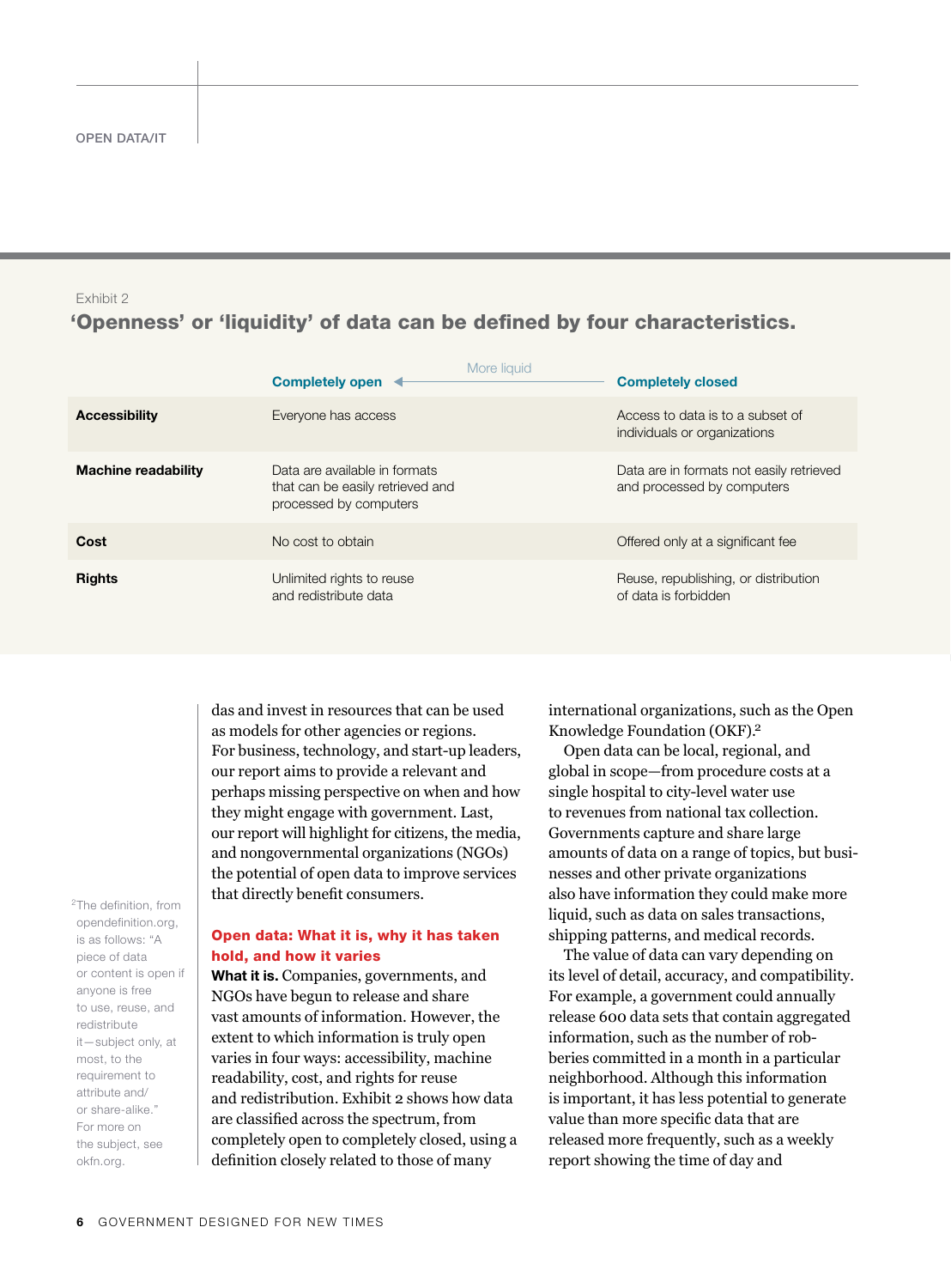location of each robbery, or even a real-time feed of crime reports as they are generated. Similarly, data released in commonly accepted formats that can be easily shared and reviewed by external parties are more valuable than information presented in nonstandard formats. And the release of raw data can create more value than the release of a research analysis, since this allows for more original uses.

Discussions of open data frequently reference "big data," "big data analytics," and "MyData," all of which fall into different dimensions than open data (Exhibit 3):

• Big data refers to information that is  $($ increasingly voluminous and real-time in

nature, as well as diverse in its sources and types. It represents a source for ongoing discovery and analysis.

- Big data analytics involve examining large amounts of data to uncover insights, such as process efficiencies, as well as connections between events that can generate competitive advantages and improve operations.
- MyData refers to data about an individual consumer to which that person is granted access. Upon receiving access, people can correct inaccuracies, gain real-time and historical information about themselves (such as their physical health and financial standing), and compare themselves with

## Exhibit 3

Open data can come from individuals, companies, or governments, and it differs from other data types in its degree of availability.

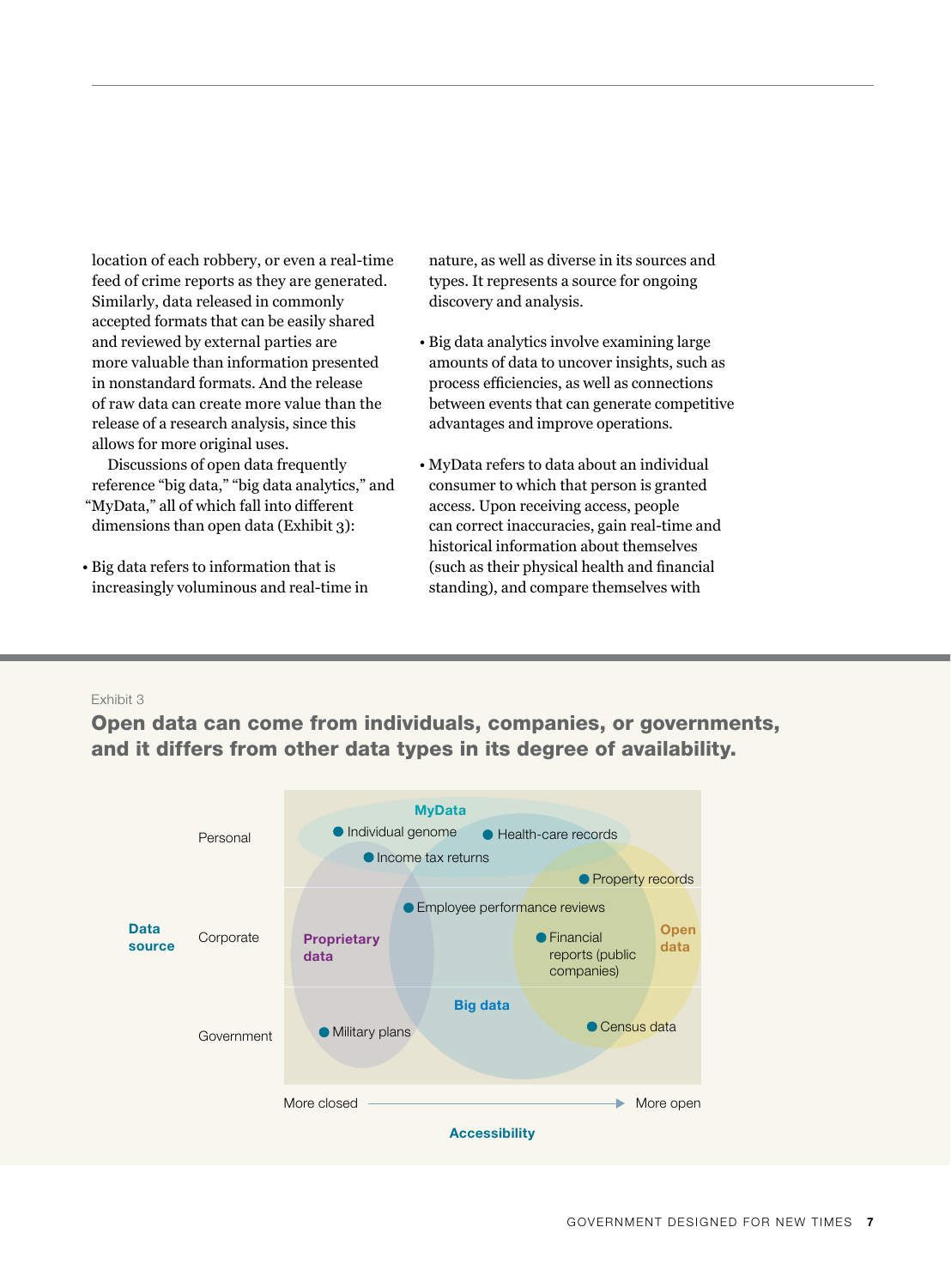others. In some cases, individuals can also specify how their personal data can be used.

Why open data is taking hold. Interest in open data has been increasing for many years. We are addressing this topic now because the trend is gaining momentum and is top of mind for businesses, governments, NGOs, citizens/consumers, and the media. Information sources, particularly those from government, are now readily available at lower cost and in machine-readable forms. From electronic health records and student-achievement histories to sitespecific energy-consumption readings and mobile-phone location data, a vast and rising quantity of information is collected, cataloged, and shared by companies, governments, and consumers. The expansion of open data, combined with advances in big data analytics, is freeing information that was once trapped inside the dusty pages of overlooked reports, enabling improved decision making, new product and service offerings, and greater accountability.

This change comes at a time of heightened focus on data-driven knowledge and evidence-based decision making. More public- and private-sector leaders are seeking access to information and pressing for standards, guidelines, and regulations that will ensure the sustainability and usability of open-data initiatives. Sitting

back to let open data take its own course, or only letting fragmented efforts take hold, is no longer a viable approach. The question is not whether to have an open-data program but how to build one that works.

How open-data programs vary. Approaches to open data vary across and within countries and change over time. For example, privacy concerns in Germany have limited the government's ability to share individuallevel data—but in the United Kingdom, domestic pressures for increased transparency have pushed more government data into public hands each day. The maturity of open-data programs also varies; some countries have much more advanced and comprehensive initiatives than others.

One of the most important differences in programs relates to the degree to which governments encourage citizen involvement. For example, Kenya has launched an open-data portal and encourages public participation, aiming to generate economic value estimated at \$1 billion, mainly through benchmarking appropriate project costs and identifying opportunities for public-sector savings. Several private companies have created innovative apps or tools based on the portal data, including Nairobi-based Upande, which integrates information about watersupply services in different regions that

The expansion of open data, combined with advances in big data analytics, is freeing information that was once trapped inside the dusty pages of overlooked reports, enabling improved decision making, new product and service offerings, and greater accountability.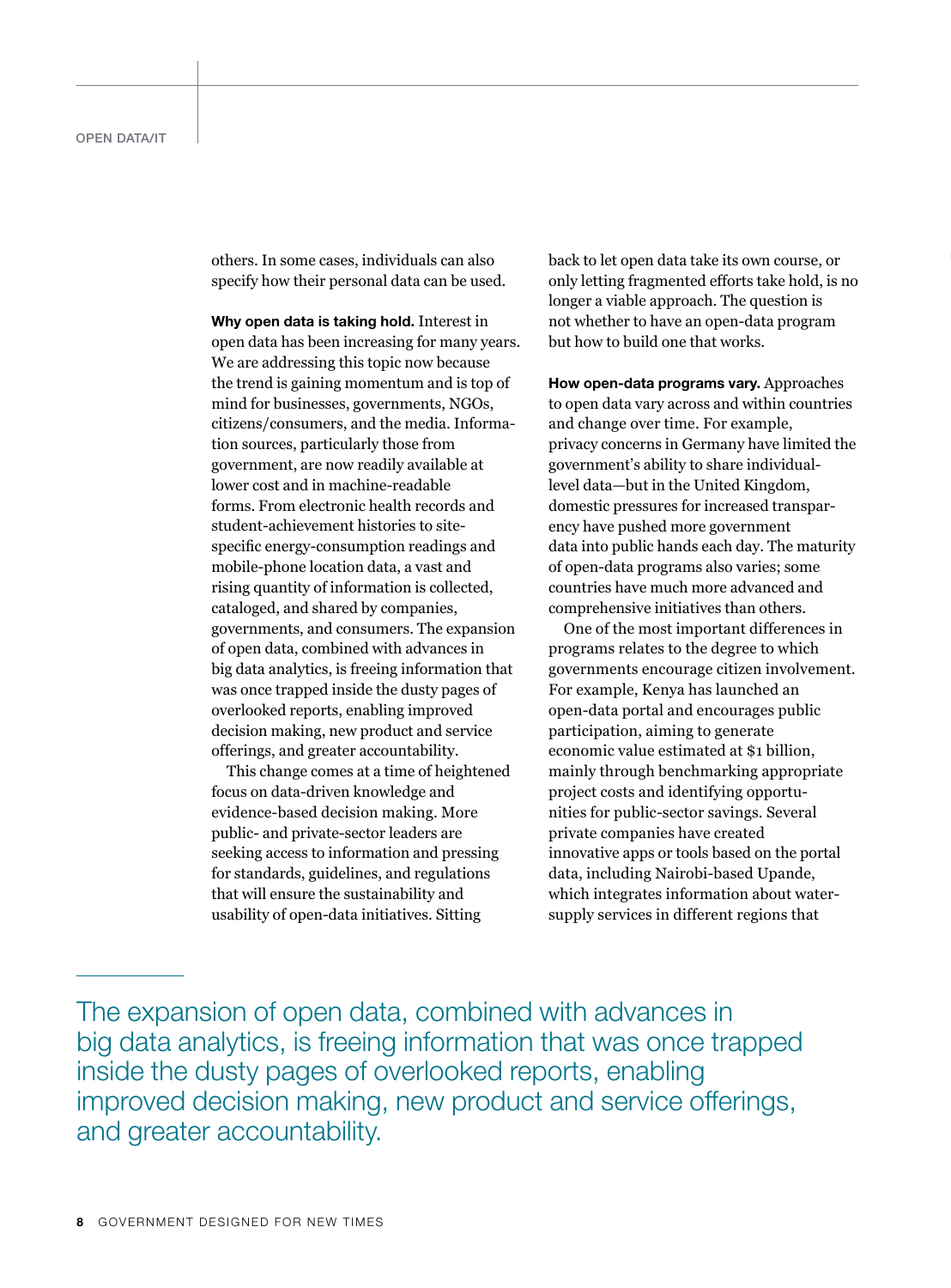## Exhibit 4

# Three overarching value levers of open data can help generate more than \$3 trillion annually for the global economy.

#### Decision making

Open data provides a fact base to make more informed and objective choices using information that is often available in real time

#### New offerings

Open data enables organizations to better understand their customers and context and to design new products and services

#### **Accountability**

Open data reveals issues in behavior, choices, and spending that citizens and leaders can act on to effect change

would otherwise be difficult for citizens or businesses to obtain on their own.

Such variations, combined with differences in awareness, cultural values, legal systems, and technical capabilities, mean that governments will need to customize their open-data programs. Nevertheless, there are common value levers and roles for government that apply across open-data initiatives, as described in the next two sections.

#### Value levers of open data

Government plays a critical role in enabling value creation from open data. This value primarily accrues in three ways: decision making, new offerings, and accountability (Exhibit 4). These levers produce benefits for the government itself and for other stakeholders, including privatesector organizations and consumers. In fact, consumers are the main beneficiaries of the potential \$3 trillion in value we identified.

There is some overlap among the three levers—as one example, some new offerings may enable better decision making. We also recognize that a single open-data initiative can simultaneously enable multiple levers, thereby creating value in different

areas. The government of Singapore, for instance, was concerned about the impact of rising residential energy consumption, and so it sponsored a "hackathon"—a community meeting where technologists and startups were invited to explore potential uses of open data and develop new apps. Invitees included energy and sustainability experts, researchers, and developers. The new apps that participants created could help with both decision making and increasing accountability.

## *Decision making: Reaching better conclusions more rapidly*

Stakeholders across the spectrum, including governments themselves, can use open data to improve decision making. For example, Trafikverket, Sweden's transportation agency, provides third parties with real-time data on train departure and expected arrival times, allowing passengers to make better travel plans. More generally, companies have developed online programs that use open data on transportation to help travelers and shippers to make better-informed choices about travel modes and routes. The wide release of data also gives businesses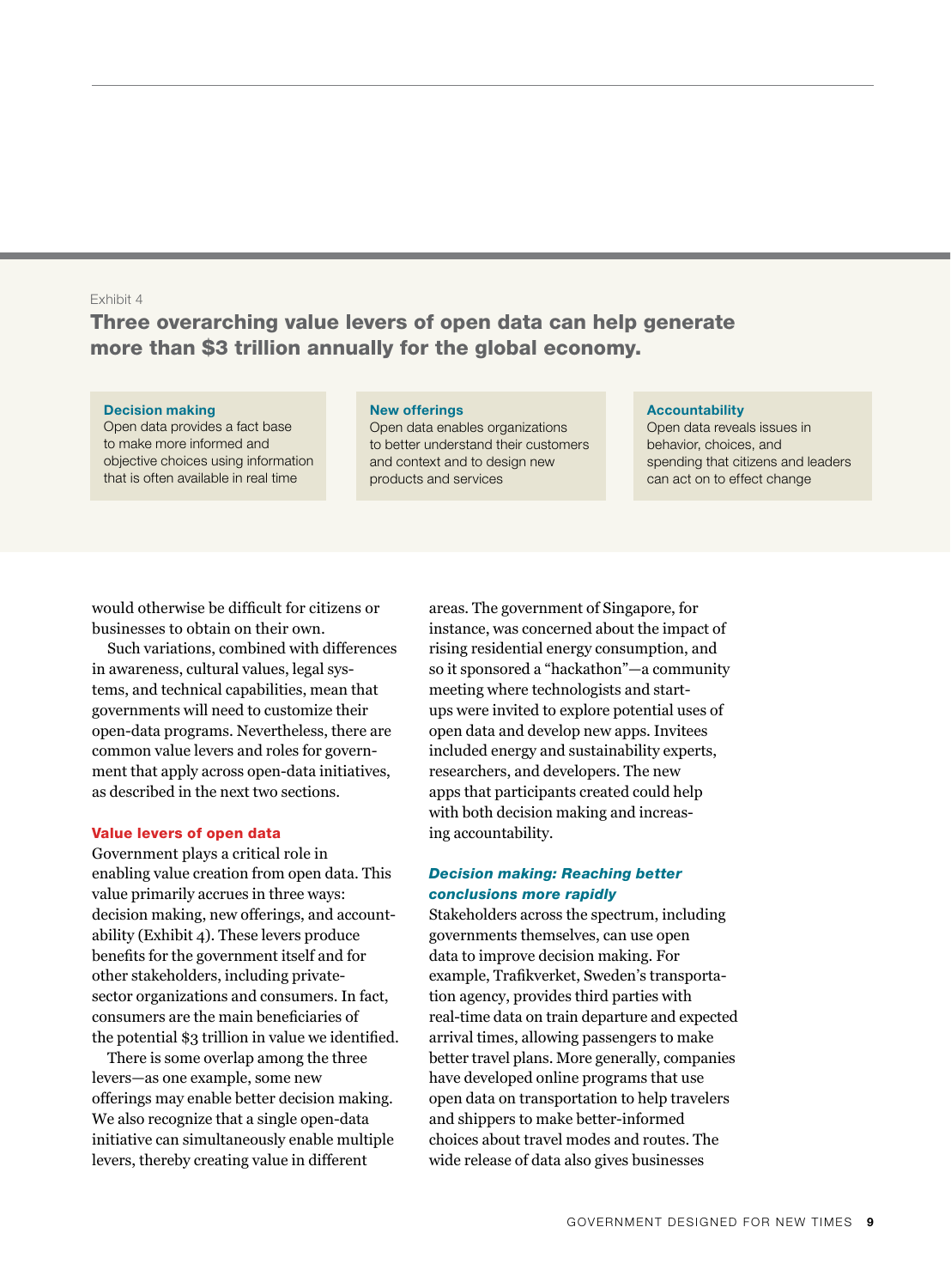greater insight into the competitive landscape, including current pricing conventions, which helps them make better decisions about contract terms when working with vendors and other parties.

By regularly analyzing open data related to performance, stakeholders can identify gaps and select appropriate improvement strategies. For example, educators can enhance teaching methods through adaptivelearning systems—online tutorials that immediately adjust the presentation of educational material according to students' learning needs. At Arizona State University, educators used adaptive online-learning programs for students struggling with remedial math. The software tracked metrics, such as keystrokes, to see how students interacted with the material and where they needed extra instruction. These adaptivelearning systems helped improve pass rates from 66 percent to 75 percent.

During the decision-making process, stakeholders can use computer programs to analyze the vast quantities of open data. Such technologies will enable them to make more logical, fact-based decisions faster than manual analysis would allow. For example, city officials in Edmonton, Canada, use application-programming interfaces and realtime updates to analyze the city's performance on a variety of metrics ranging from public transit on-time performance to utilization of public spaces to 311 call-response time. Researchers can simply and easily visualize more than 400 data sets, empowering them to make better-informed decisions on how to improve performance.

## *New offerings: Developing products and services that create value for customers*

When the government and other stakeholders release data, they help companies, agencies, and individuals to develop innovative apps, products, and services or improve existing offerings. Consider a few examples of companies that rely on open data for their success:

- The Climate Corporation employs open data to create various tools, including weathermonitoring and yield-forecasting products, which farmers use to make decisions such as where and when to plant crops.
- Propeller Health, a private company, has benefited from access to data from the US Centers for Disease Control and Prevention (CDC). It created a GPS-enabled tracker that monitors inhaler usage by asthmatics. The information is ported to a central database and used to identify trends for individuals, groups, and the overall population. By merging usage data with CDC information about environmental triggers of asthma (for instance, pollen counts in the Northeast and volcanic fog in Hawaii), Propeller Health helps physicians develop personalized treatment plans and spot prevention opportunities.
- The UK-based website findthebest.com used open data from the government to create the UK Car Fuel Economy and Emission App, which helps car buyers compare features such as fuel economy based on their type of commute.
- Emergency-room physicians created iTriage, a mobile app that helps patients understand their symptoms, locate nearby health facilities or physicians, and book appointments. The iTriage app has been downloaded more than ten million times.

Some of the most innovative open-data products are created through cross-sector collaborations involving public and private organizations. For example, after the 2010 earthquake in Haiti, volunteers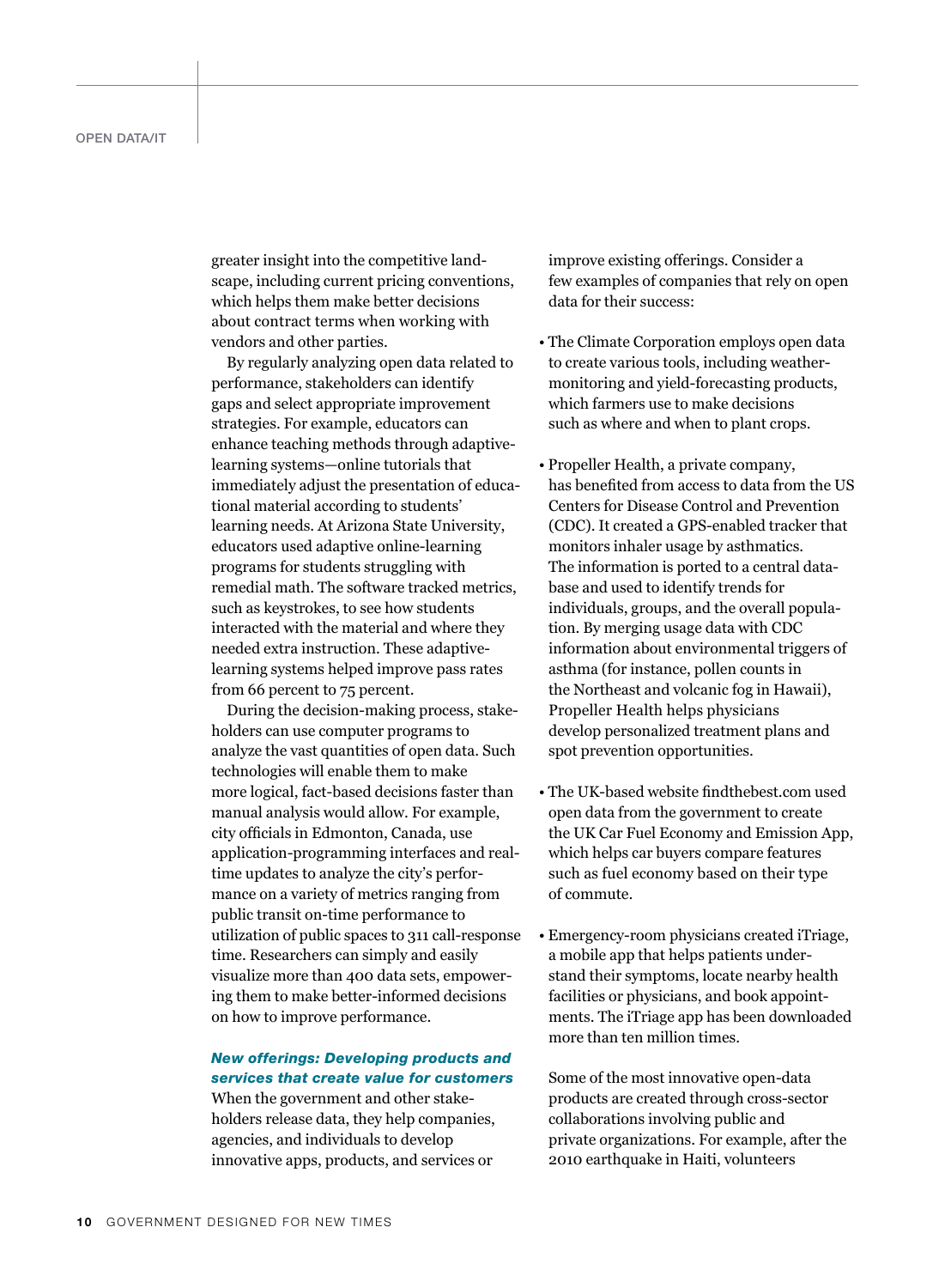across the world combined data from sources such as aerial photography, World Health Organization maps of health facilities, and locations of police facilities from the Pacific Disaster Center. This OpenStreetMap project became a critical source of reliable information to guide workers from government and private-aid agencies in delivering supplies to hospitals, triage centers, and refugee camps. This map also helped responders better match the supply of and demand for various resources in the aftermath of the disaster, significantly improving the services delivered.

## *Accountability: Increasing transparency and enabling action*

By releasing data, businesses and governments can ensure their actions, including their spending practices, are transparent.

This, in turn, can help prevent corruption and waste. Consider a few examples:

- The Brazilian government opened its books via the Brazilian Transparency Portal, which publishes a wide range of information that includes federal-agency expenditures, elected officials' charges on governmentissued credit cards, and a list of companies banned from contracting work with the government. Data from the portal are helping journalists and activist groups expose corruption and may reduce unnecessary or suspect spending.
- Beginning in 2011, New York City released detailed information on energy and water consumption for each nonresidential building. Building operators are now using these data to benchmark their own energy

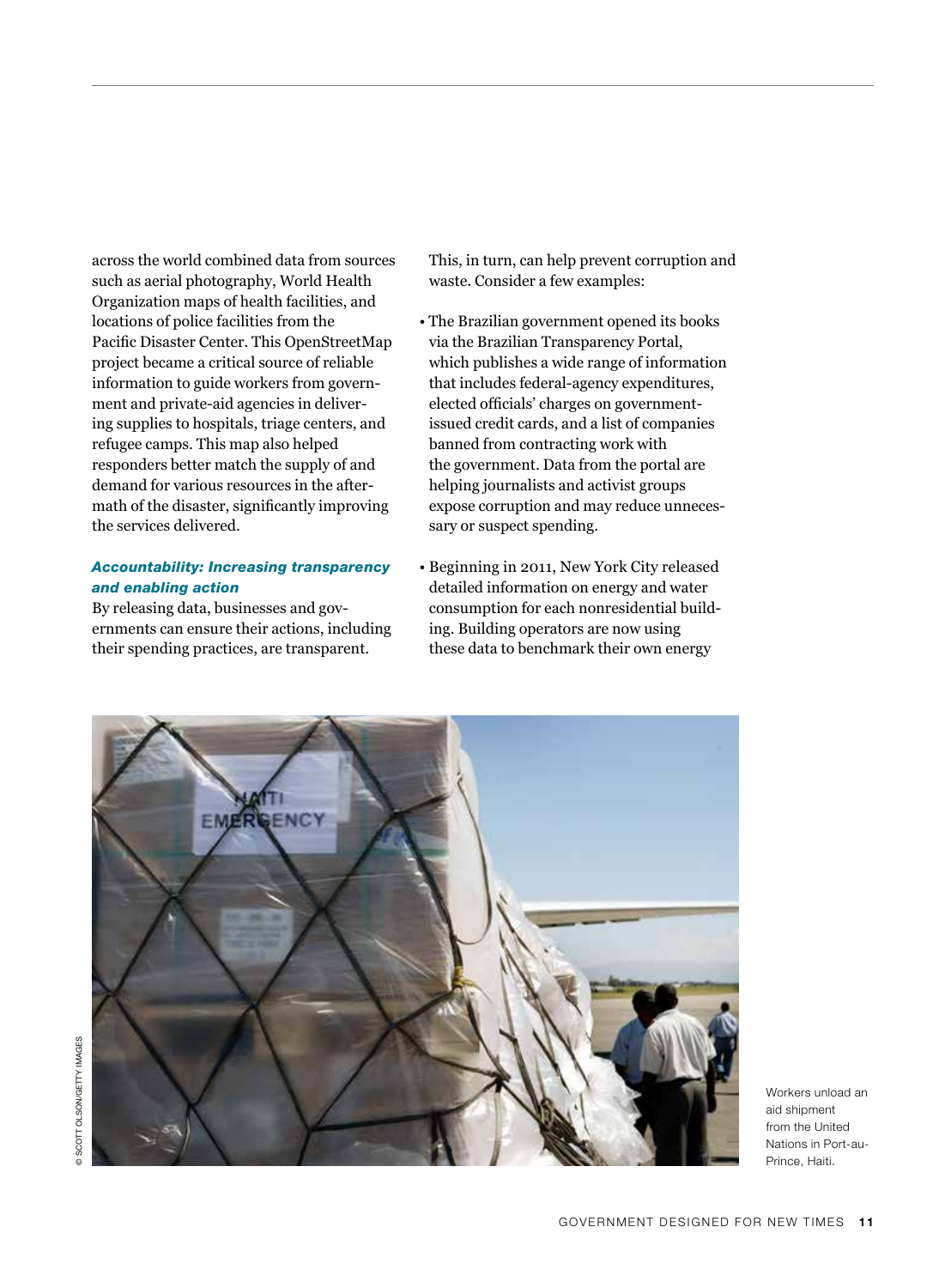efficiency, prioritize investments to capture savings, and potentially create incentives to promote energy-reducing programs or devices.

• The United States–based Sunlight Foundation, a nonpartisan private organization, works to improve government transparency by publicizing data related to many activities, including food-stamp use, political donations, and Congressional spending.

About one-third of the estimated potential value from open data comes from benchmarking, which exposes variability and opportunities to improve performance. For instance, many schools pay flat, uncompetitive rates for broadband services, without soliciting competitive bids. Estimates in the United Kingdom suggest that schools pay three to four times what private companies with similar capacity requirements pay for broadband service. But benchmarking the price of broadband service offered by local suppliers can significantly reduce costs, and we have seen the benefits in multiple locations worldwide. One school district

in northern California that benchmarked its broadband expenses was able to reduce costs by 30 percent.

When attempting to increase accountability, stakeholders, especially those in government, might consider involving the public. For instance, New York City's 311 initiative allows residents to report nonemergency complaints—about common problems such as potholes or garbage collection—via a website, a mobile app, text messaging, Skype, or phone. The city now processes 60 percent of service requests online. In addition to lowering transaction and issue-resolution costs, the initiative allows users to track the status of their requests. New York City released the underlying 311 app to other cities around the world, enabling citizen participation in additional locations, including Boston and Buffalo, New York.

#### Government's critical and unique roles

Sitting at the nexus of citizens/consumers, businesses, and NGOs, government is optimally positioned to extract value from open data—and to help others do the same. Much of this value is consumer surplus,

#### Exhibit 5

Government can serve as an open-data provider, catalyst, user, and policy maker to create value and mitigate risks.

#### Provider

- Capture information electronically
- Release data publicly and regularly
- Identify ways to improve data quality

#### **Catalyst**

- Build an opendata culture
- Convene stakeholders
- Champion the movement

## User

- Apply sophisticated analytics to improve decision making, offerings, and accountability
- Invest in people, tools, and systems

#### Policy maker

- Make rules for internal and external use
- Establish standards for data quality and format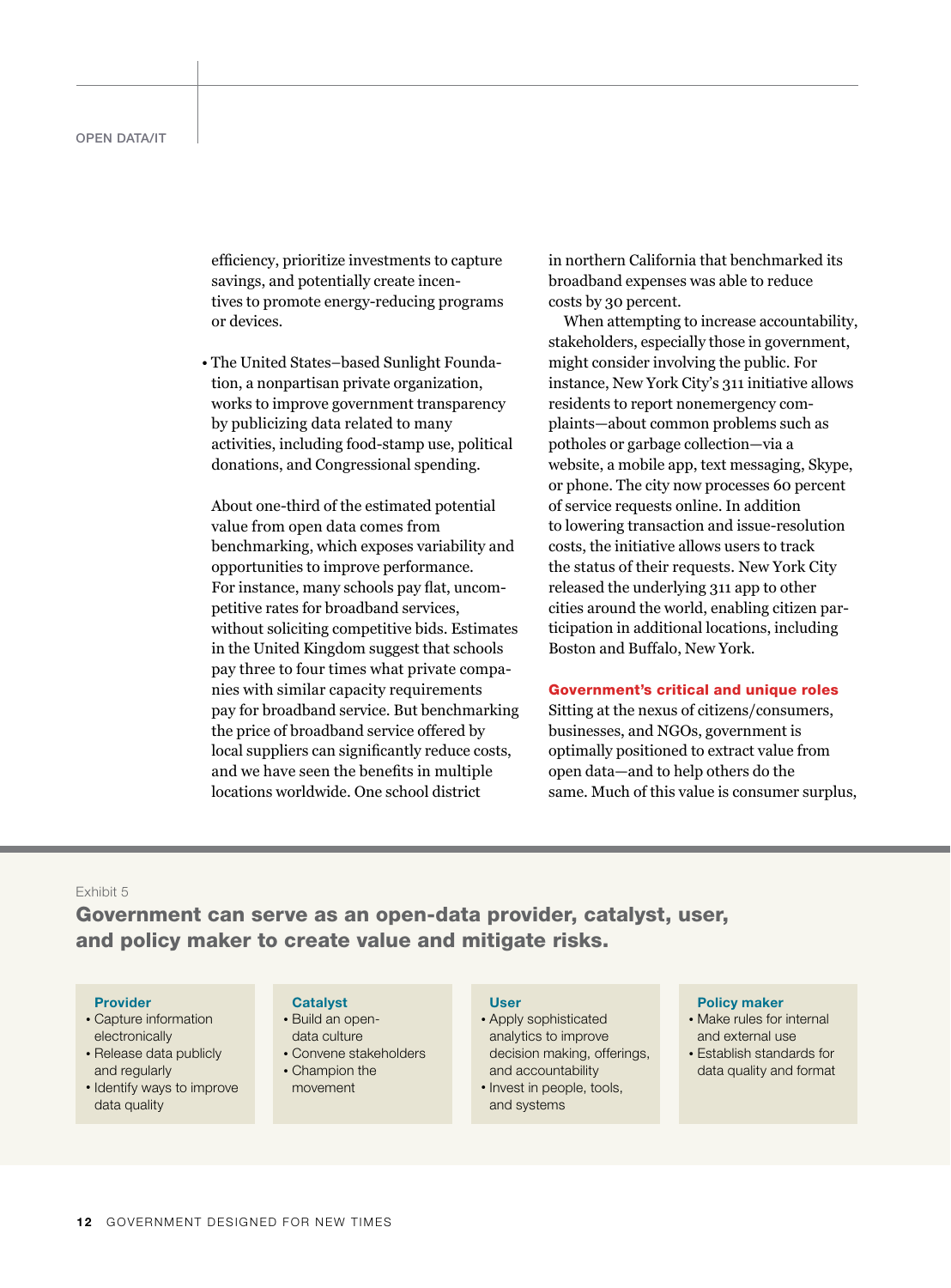

or economic benefits that are captured by individuals. Government can spur value creation at all levels of society by concurrently fulfilling four important roles: as a provider, catalyst, user, and policy maker. Because technology, capabilities, and cultural norms are always changing, these roles continually evolve (Exhibit 5).

## *Government as an open-data provider*

Across all levels of government, millions of individual data records are collected, stored, and analyzed. From tax returns and unemployment claims to hospital reimbursements and energy use, much of this information is now available electronically and readily shared. In the United States, for instance,

over 85,000 data sets are now available on data.gov, the federal government's publication arm for open data, along with user guides, event postings, and examples of applications across industries, from agriculture to manufacturing. By making these data available to enterprising companies and individuals, government is spurring private-sector innovation and increasing transparency—two of the most important goals of any open-data initiative.

When prioritizing data for release, government might consider focusing on both the value that can be created as well as the ease with which data can be made available. Often, the data that are easiest to release may contain little that interests stakeholders. To

Attendees work on computers as they participate in a hackathon in Japan.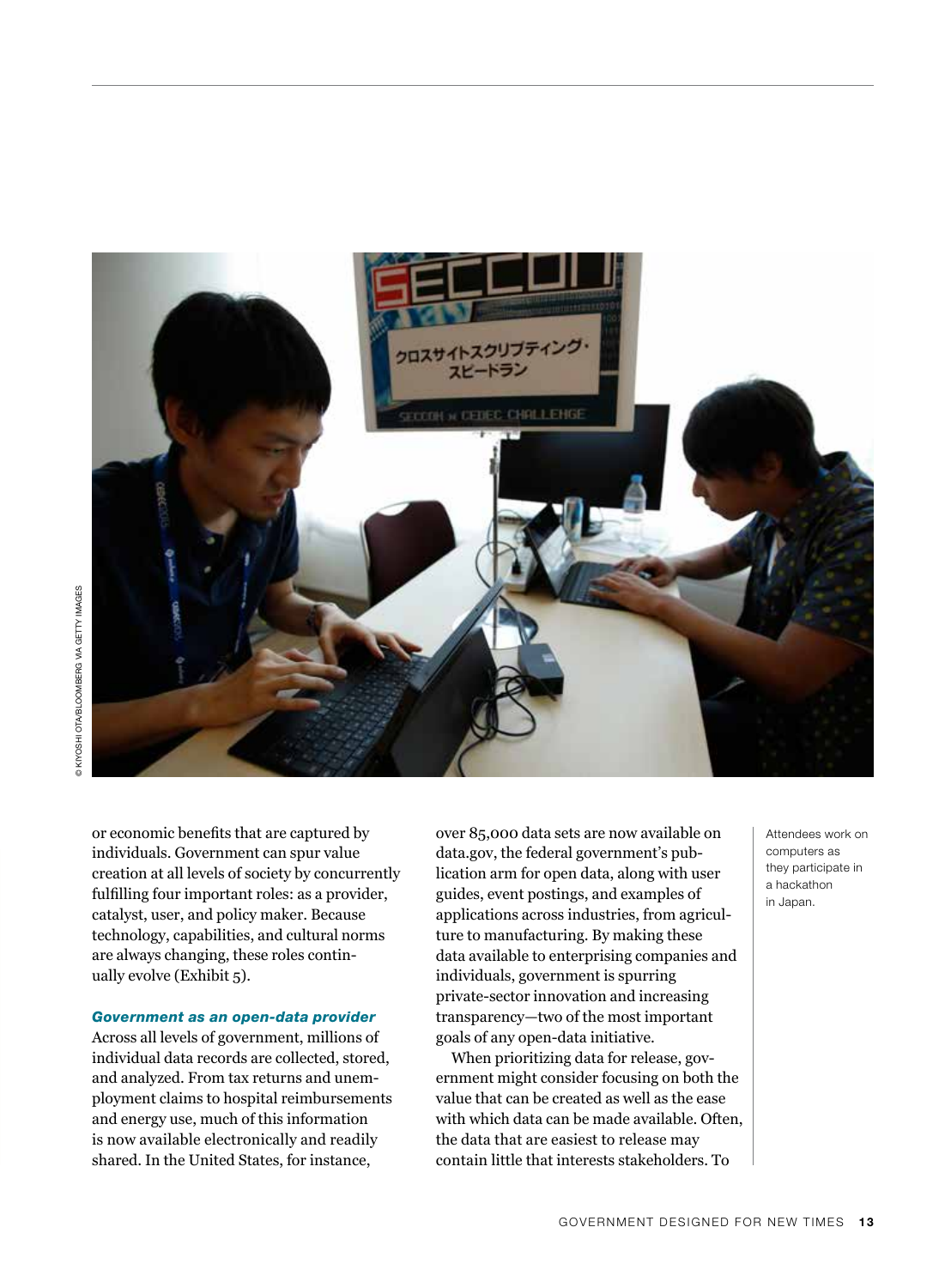open data/it

Many staff members and leaders at government agencies need to significantly shift their mind-set about data from one that has open data as an exception to one where open data is the rule.

> avoid wasted effort, government leaders can work with their teams and external stakeholders to evaluate and decide which information to capture, how to standardize and digitize it, and when and where to share it. They can also look for opportunities to migrate data to electronic formats that are suitable for all internal agencies and external audiences. The 2010 US Census effort, which focused on both data quality and accessibility, included dozens of experiments and evaluations of data collection, coding, and analytics to improve the accuracy of the information and to make it available in an easily downloadable format.

> Timely data are also essential to accurate research and better decision making. As such, government might consider explicitly setting expectations about how often data will be updated. In addition, government might consider releasing metadata—in other words, data about data. Metadata may describe the accuracy of a data set, the methodology of collection, or other parameters. Government can also assist reasearchers by publishing data "dictionaries," which are easily searchable repositories of metadata.

> Many staff members and leaders at government agencies need to significantly shift their mind-set about data from one that has open data as an exception to one where open data is the rule.3 Specifically, they can no longer see their primary role as the provision of services; instead, they might consider focusing on helping third parties create innovative products and services.

*Government as an open-data catalyst*

Government can serve as a catalyst for the use of open data by creating a thriving ecosystem of data users, coders, and application developers. To attract such talent, it can advertise its open-data efforts through press releases or other marketing materials, or even engage in individual outreach efforts. One innovative approach taken by governments worldwide involves organizing "hackathons" and "datapaloozas," often with prize money and publicity. These events help promote the use of data in the development of innovative products and services. They also allow governments to share newly released or digitized data, draw on the expertise of participants, and provide guidance about privacy and safety. Other marketing platforms to champion open data include interagency meetings, roundtables with NGOs and businesses, and public-awareness campaigns.

There are a range of relevant topics for users to cover at open-data events, including what data could be most valuable if released, the best format for sharing data, user access and permission levels, and potential applications that could be developed from the data. For instance, the US Department of Health and Human Services recently convened 40 leaders from the technology and health-care spheres, presenting them with existing data sets and asking how the data could be used. This resulted in a productive brainstorming session and the development of a number of healthcare apps and services.

<sup>3</sup>The June 2013 G8 summit promulgated an Open Data Charter, which establishes "an expectation" that the all government data be published openly by default.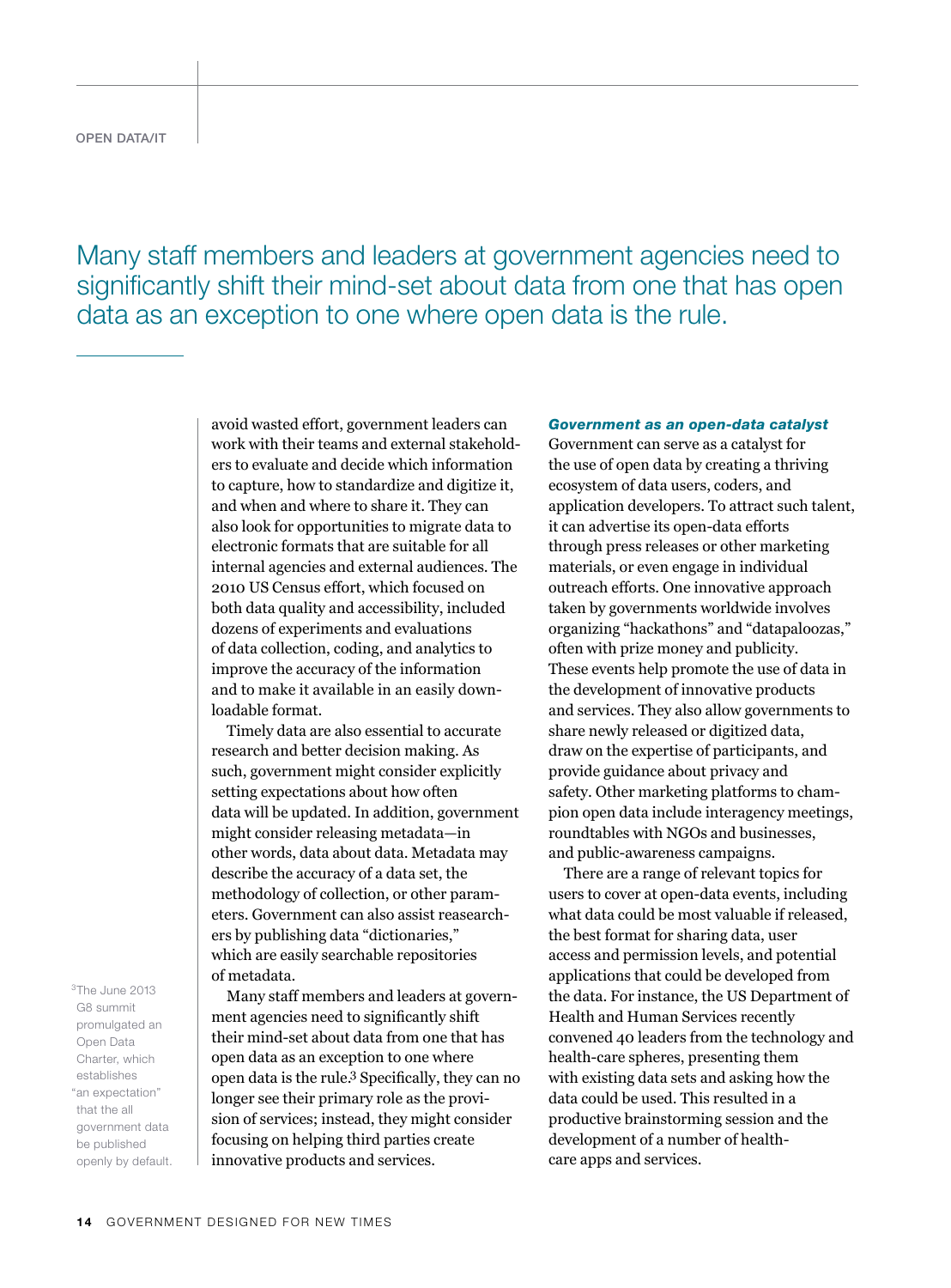Governments can also serve as a catalyst by selecting leaders to champion open-data initiatives. In the United States, for example, President Obama has appointed a "White House data evangelist" who oversees and promotes use of information on data.gov. The data evangelist's team aims to increase public access to open data generated by the executive branch and encourage innovation outside government. The White House also supports innovation fellows—individuals recognized as rising technology leaders who serve 6- to 12-month rotations in partnership with federal-agency leaders. These fellows help develop pilot programs, prioritize open-data opportunities, and codify best practices.

#### *Government as an open-data user*

There are two primary ways that government engages as a user of open data.

Applying analytics. As a data user, government can benefit by applying advanced analytics that improve internal decision making, promote the creation of new offerings, and increase accountability. For example, utilities can identify areas for improvement by sharing data about pilot results, task-time benchmarks, construction plans, performancemanagement systems, and asset-replacement schedules. In parallel, they can provide MyData to customers, such as information on their electricity-usage patterns to promote more efficient consumption.

Investing in programs. To optimize use of public data within their own agencies, government leaders need to invest in firstclass talent, tools, and systems. On the people front, this involves hiring knowledgeable staff at all levels. (Although many cities, counties, states, and agencies today have chief information or chief technology officers, they often lack data expertise lower in the organization.) Government leaders can also create appropriate incentives to retain employees with strong technology skills, since they may otherwise lose them to the private sector.

Beyond recruiting talent, government could optimize data use by training current staff—even those not in technical roles about the overall value of open data, as well as the benefits of providing data to third parties. Training could emphasize how staff can derive insights from open data to improve their own programs or services, as well as strategies for engaging external stakeholders (for instance, by holding the previously mentioned datapalooza events). Agencies that build strong support from the top during these efforts will increase the likelihood that open-data initiatives are viewed as an essential part of their mission rather than side projects.

In an environment where technology is constantly changing, it is important for open-data programs to continue to evolve or value can be lost. Some organizations, such as the Open Data Institute, have established strategies for refining open-data programs that involve investing in computer-storage capabilities, establishing strong technical safeguards to protect privacy, educating staff about confidentiality risks, and building or buying sophisticated software programs. Governments and other stakeholders may improve data usage by studying their strategies.

#### *Government as policy maker*

At a fundamental level, government is well positioned to perform several interrelated yet distinct tasks to improve the lives of the public, generate value, and protect individual privacy. These include making rules and helping to establish standards.

Making rules. As a consumer advocate the watchdog and protector of the public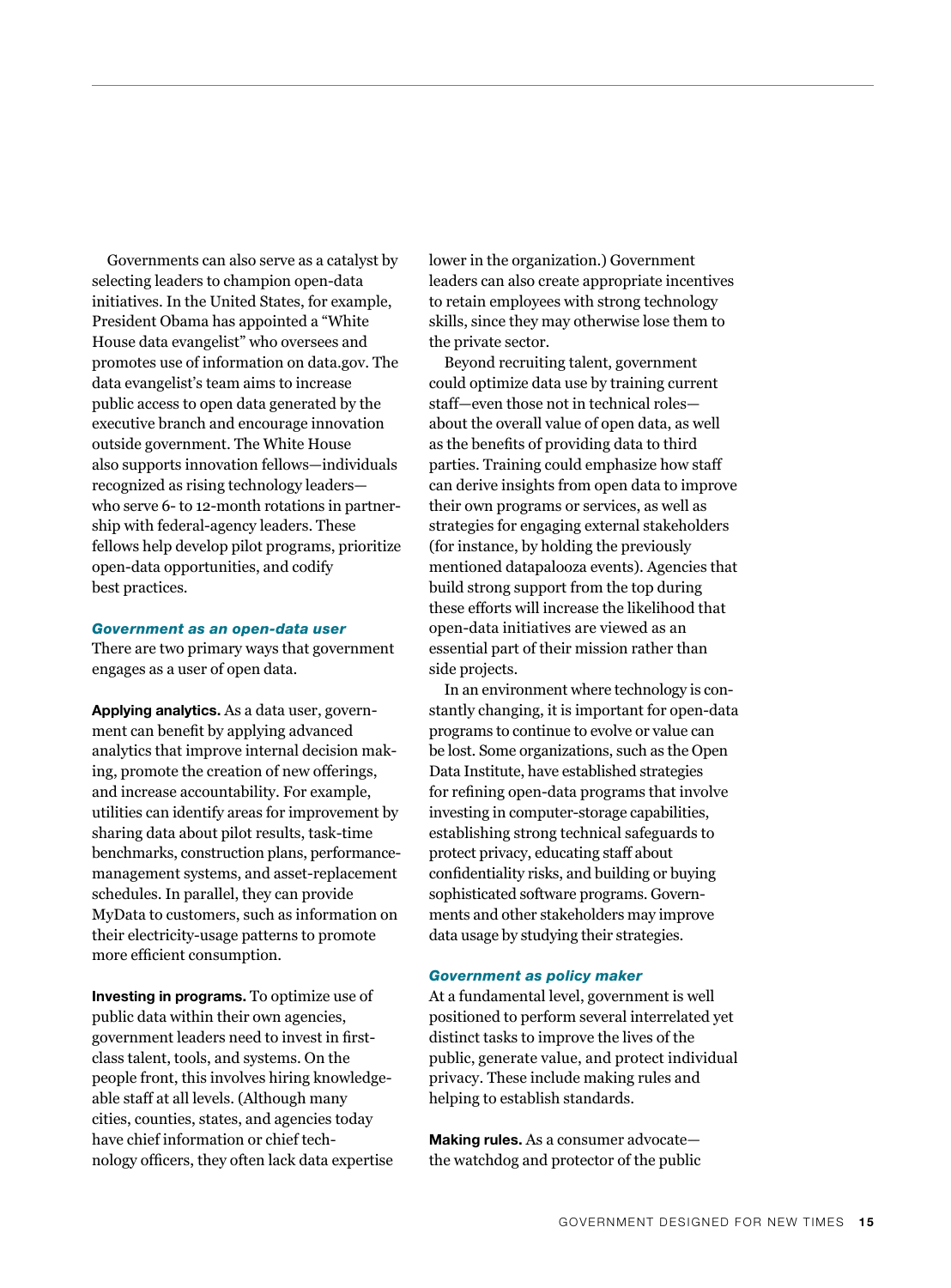trust—government can draw on its legislative authority and enforcement powers to ensure safety, security, equity, and justice for all members of society. In the context of open data, its purview includes several elements:

- defining rights to access or use certain sensitive information, including that obtained from medical files, tax returns, and driving records
- deciding what data should be mandatory for individuals and companies to share
- providing guidelines on the collection, management, and dissemination of information
- creating incentives for participation and compliance with data-sharing efforts

In some cases, government may need to limit the use of open data to protect privacy and confidentiality. The United Kingdom, for instance, enacted the Data Protection Act to control how public and private organizations use personal data. Among other provisions, the act stipulates that data should only be used for limited, specifically stated purposes and that they must be stored in a secure location. The act also provides stronger legal protections for particularly sensitive information, such as data related to an individual's health, religious beliefs, or political opinions. Similarly, the US federal government has enacted multiple laws to ensure data privacy, including the E-Government Act, which prohibits the secondary disclosure of information obtained for statistical purposes, among other protections.

There are also situations where the government can serve the public by mandating the release of data. In the United States, the Securities and Exchange Commission (SEC) seeks to protect the public by requiring companies to collect and submit certain financial documents. The SEC then posts documents deemed public information on its Electronic Data-Gathering, Analysis, and Retrieval website. The EU has also declared that data about individuals held by private companies must be made available to those individuals upon request (a task that would be made easier through MyData systems, which are central databases that allow individuals to access information about themselves).

Elected officials may be concerned about public perceptions of privacy issues related to open-data initiatives. In addition to ensuring robust protections are in place around private/identifiable data, government can engage citizens early to address their concerns, seek new ideas, and answer questions about how data can inform policy.

Setting standards. The policy-maker role involves participating in the creation of technical standards about data quality and format, since these can significantly increase and scale the benefits of open data. Public-sector leaders might consider consulting experts to help design standards, which will facilitate use across different computer systems. For instance, they could follow the example of some private organizations by promoting the use of Data Catalog Interoperability Protocol (DCIP), which specifies design criteria for data catalogs published on the web. Among other recommendations, the DCIP promotes the use of JavaScript Object Notation, an easy-to-use data-interchange format.

As tools and technologies become more sophisticated, leaders might consider revisiting existing standards, since better methods for organizing and sharing data may emerge. Government could also reevaluate the level of detail contained within open data, the frequency of its release, and the ease with which data can be integrated across systems.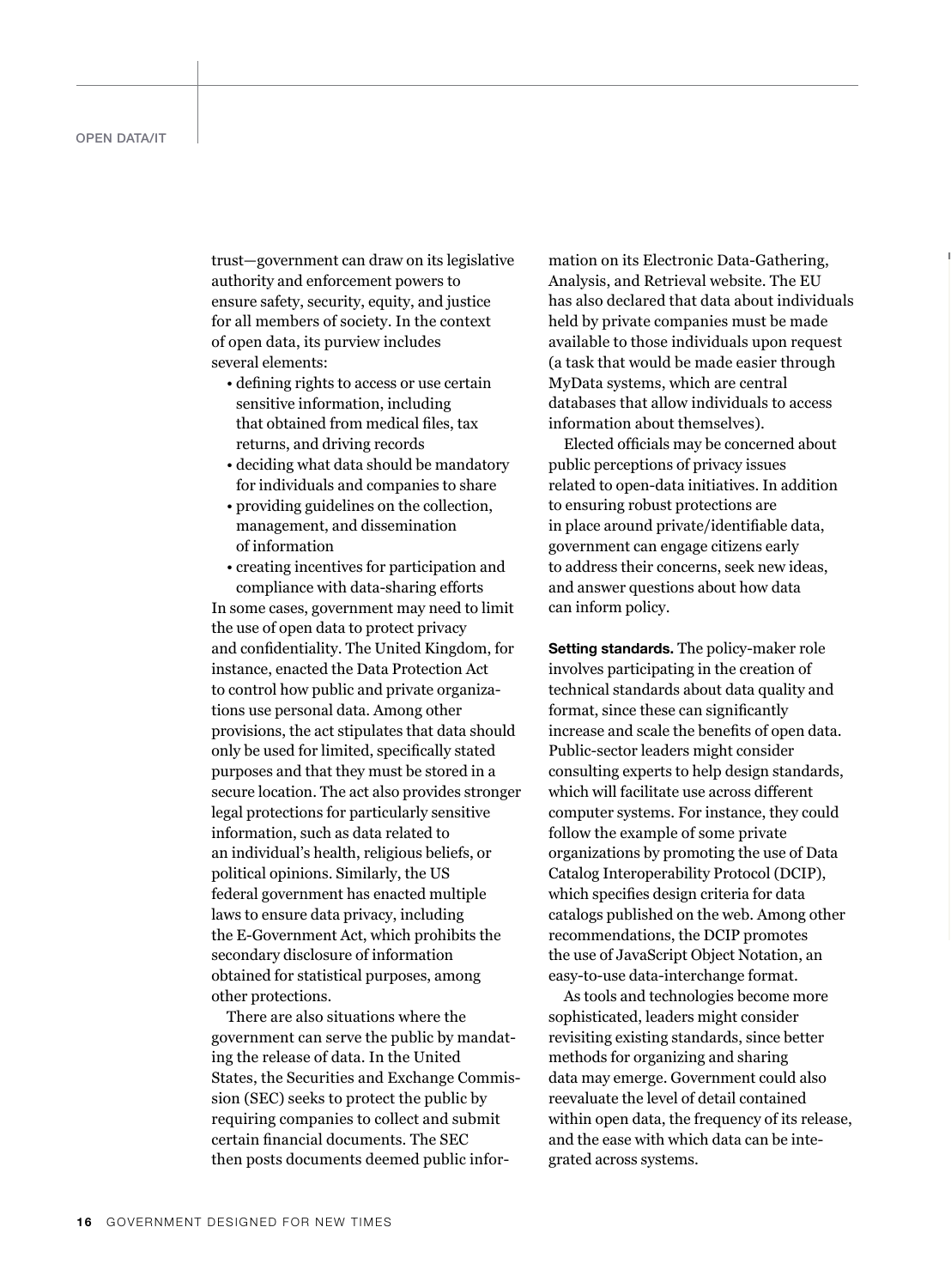## Exhibit 6

Public-sector leaders can address data risks that could threaten individuals and organizations or undermine open-data initiatives.



## Risks in open data—and potential strategies to address them

Public-sector leaders are often called on to protect individuals and organizations from the risks of open data while also advancing open data's potential value. Risks include those that fall largely on individuals, such as privacy, security, and personal safety, and those related primarily to organizations, such as confidentiality, liability, and intellectual property (Exhibit 6).

## *Individual risks: Privacy, security, and safety*

As noted earlier, open data can improve accountability in government, make businesses more competitive, and help publicsector leaders debate issues and identify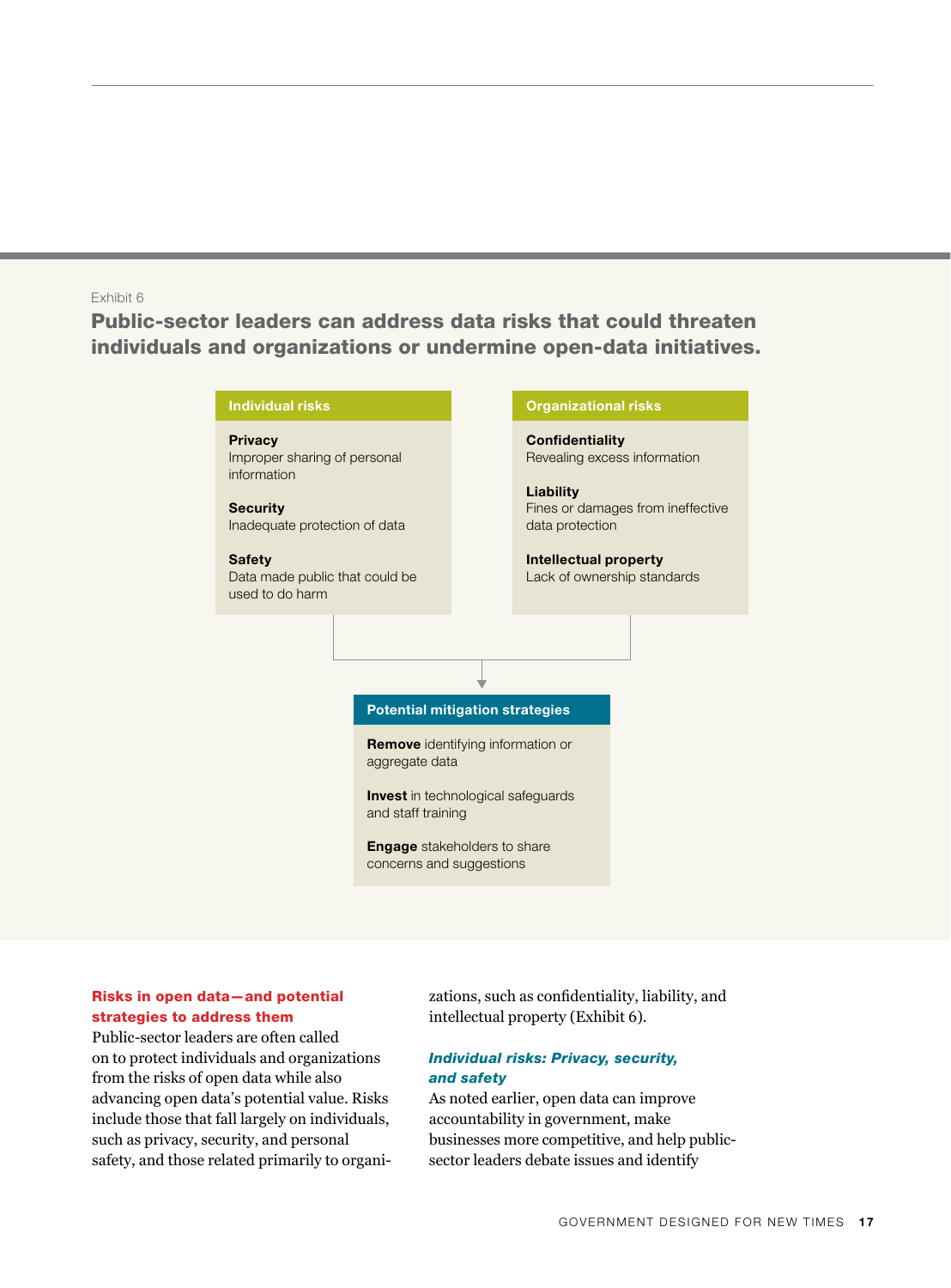sound policies. But total information sharing without safeguards or limits can put individual privacy and security in harm's way. Agencies that release information might therefore need to exercise caution. For instance, regulators in many countries publish data about hospital performance on certain procedures to compare costs and outcomes, but they do not publicly reveal patientlevel information. Similarly, 45 US states evaluate student performance according to standards set by the Common Core State Standards Initiative. These standards allow educators to analyze longitudinal student and teacher data from multiple districts, but some citizens have expressed concern that records related to individual performance could damage college prospects if released. In response, officials have developed clear guidelines stipulating that the federal government can only have access to aggregate student and teacher data.

As open data become increasingly important, ensuring cybersecurity will be an evermore-challenging task. For example, criminals could commit fraud or identity theft if they obtain ATM personal-identification numbers or financial data about a bank's clients. As noted earlier, government could try to address the security challenge in its role as policy maker by establishing limits on data access or usage (such as stipulating that some personal information can only go to law-enforcement officers) or forbidding the release of certain information.

To reduce risk, public-sector leaders could try to anticipate potential uses for newly released information, focusing on the insight it offers and parties that might be interested. For example, government could protect consumers by ensuring that data on individual energy usage is provided to residents as MyData but aggregate the data points when making them publicly available. This would limit the ability of criminals to track when

people are at home (higher energy use) or away (low energy use). Since it is not possible to predict all possible uses of data, government may want to institute policies that regulate their use rather than their collection. This approach may be more pragmatic than expecting to prevent all potential negative outcomes through fine-grained regulation for data collection and access; it also reflects the fact that specific uses of data are often what people find objectionable.

## *Organizational risks: Confidentiality, liability, and intellectual property*

From small start-ups to Fortune 500 companies, organizations stand to generate significant value from open-data initiatives. Government agencies are also poised to reap great benefits. However, public officials can try to actively manage certain risks that occur whenever any organization releases potentially sensitive data. For example, there are concerns that opening performance data to third-party analyses could inadvertently discourage positive change, appropriate risk taking, and innovation. But government could try to balance the public's desire for information with the stakeholders' need to avoid undue criticism—for instance, by instituting regulations that limit liability.

Another organizational concern relates to questions about intellectual property: who owns rights to the underlying data, who owns rights to the tools used to extract insights from the data, and who owns rights to any products or services created from the data. Currently, permission rights to use open data vary greatly depending on the source. Similarly, some advanced technology, software, and analytics used to derive insights from data are free, as are some apps and other products created from the data; in other cases, organizations levy copyright and licensing fees. Whenever protections or restric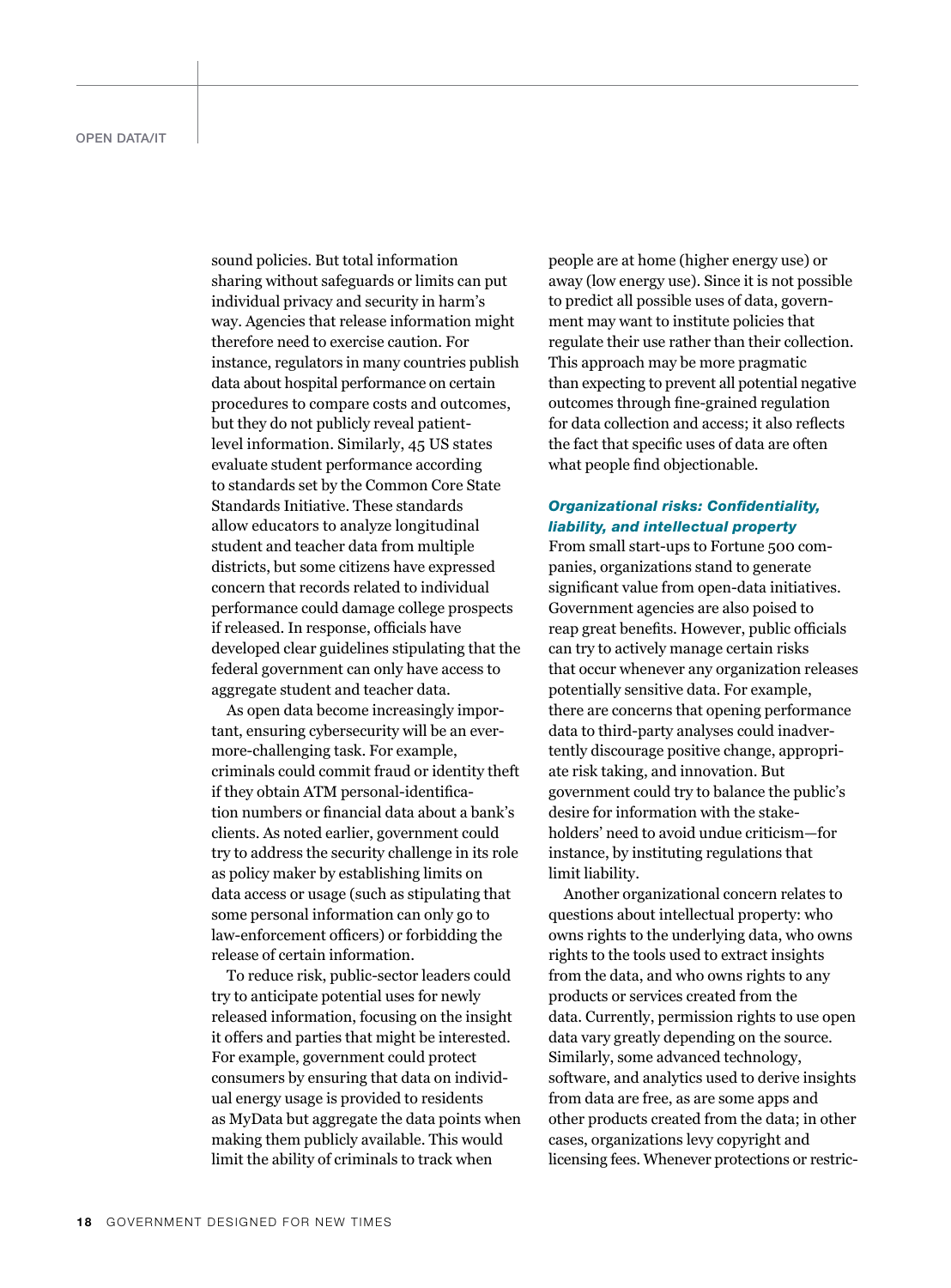tions on usage exist, such as contractual agreements that establish whether data can be redistributed, published, or combined with other data, it is important to respect them. If government establishes intellectualproperty rules that are transparent, fair, and promote innovation, it could help create a growing ecosystem of "data-preneurs" who turn a profit by using open data to create goods and services.

Some organizations may be reluctant to release proprietary data for fear that common access to their hard-earned knowledge will erode a competitive advantage. Although this is indeed a concern, releasing data may also spur development of solutions that a single company could never devise on its own. For example, the "hive mind" approach, which draws on the talent and knowledge of multiple organizations, is relevant in the information-dependent field of oil and gas exploration. Greater sharing of seismic data

and information about drilling methodologies can increase the success of exploration activities and improve reserve-replacement ratios, reduce costs per barrel, and reduce risk. In its role as an open-data champion, government could encourage private companies to share such proprietary data, including industry benchmarks, in all sectors of the economy. Several protections can help reassure companies that their proprietary data will not be misused. For example, the Yale University Open Data Access (YODA) project provides pharmaceutical and health-care companies a safe route for releasing clinical-trial information that would otherwise go unpublished. People interested in accessing the data must submit a proposal, complete a short course on responsible conduct, and agree to share their research findings. Applicants who seek data purely for commercial or legal purposes are denied access. With such protections in



Public real-estate data is shown on a mobile app.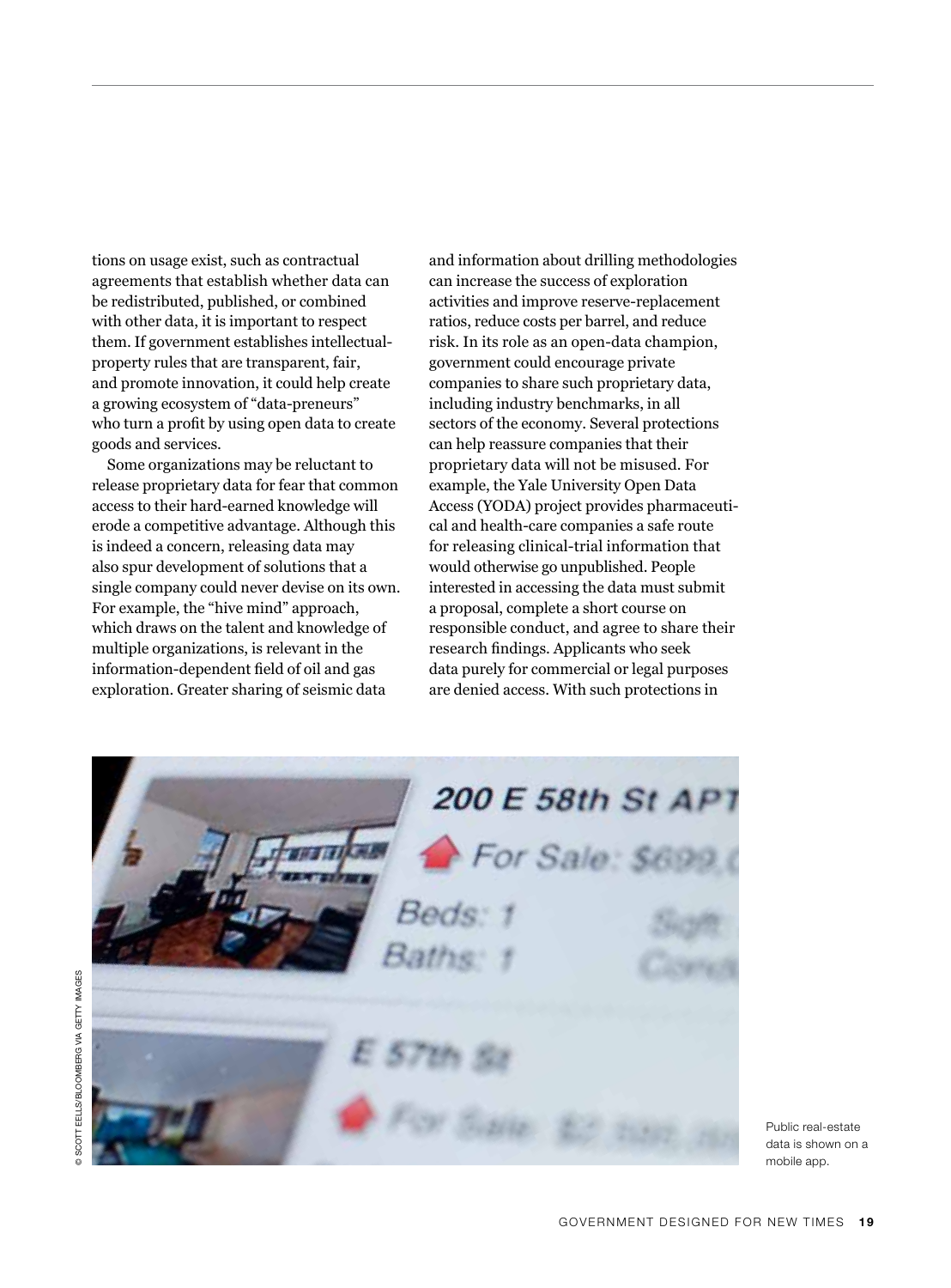place, YODA can help ensure that researchers will only use the data to contribute to overall scientific knowledge, thus balancing an individual company's intellectualproperty rights with societal benefits of open data.

## External stakeholders in open-data programs

Any government open-data initiative will involve multiple external stakeholders who have different roles, needs, and concerns, as well as varying strategies for learning as wen as varying strategies for fearing<br>about data, mitigating risks, and advancing their agendas (Exhibit 7).

#### *Citizens and consumers*

Based on our prior analysis of seven domains of the global economy, citizens and consumers stand to gain the most from open data. For instance, they will be able to make more informed purchase decisions since they will have greater price transparency, thereby saving money. They will also have better insights about schools, transportation, and health treatments, which can help them make informed choices. As one example, consumers will have more information about diet and exercise patterns that could reduce their susceptibility to lifestyle-linked conditions and illnesses such as hypertension and diabetes.

#### Exhibit 7

# Among core stakeholders, government is positioned to represent and advance shared interests.

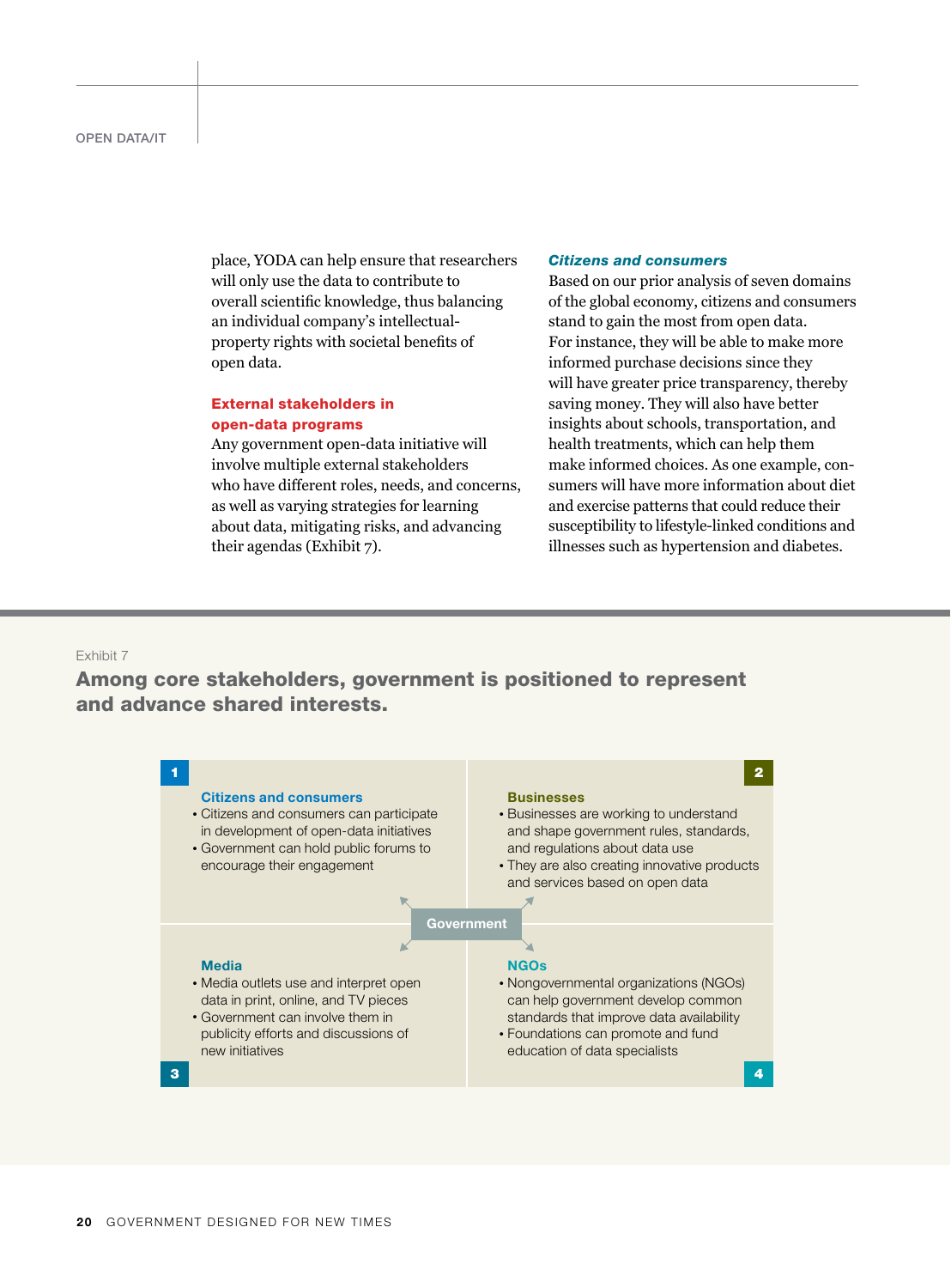Government could consider engaging consumers by holding public forums that illustrate how open data can improve services—for instance, by helping the publicworks department to understand what streets are most in need of repair. In all cases, government could emphasize that private data will be protected, since citizens are often concerned about confidentiality issues.

Consumers themselves can make an important contribution to open-data initiatives by sharing personal information. For instance, consumers who release health information, such as data on daily exercise levels, can help clinicians identify individuals who may be at risk for a particular disease. If individual data are combined with information from other sources, such as demographic records, clinicians can then target specific populations for health-education or prevention efforts, such as disease-screening programs.

#### *Businesses*

Across industries, single "data-preneurs," small start-ups, government contractors, and large multinational corporations are attempting to understand—and in some cases shape—appropriate government rules, standards, and regulations about data use. But even more important, many businesses are now creating innovative products and services based on open data. There are numerous examples we could cite in addition to those mentioned earlier in this report. For instance, Zillow, a US real-estate company, combines data from county land records, satellite imagery, and multiple listing services that advertise homes for sale. Visitors to the Zillow website can thus view images of entire neighborhoods when assessing potential properties. It may be helpful to publicize examples of some of the more successful creations, since other companies may be more inclined to use open data if they see the economic potential.

Business leaders might consider sharing data with other stakeholders or collaborating with them to develop innovative offerings that leverage open data. For example, they could potentially access sources such as Google Transit Feed Specifications, which would allow them to develop services like NextBus, an app that tells riders their projected wait time.

#### *Media*

In all formats—including print, radio, TV, online video, tweets, and blogs—media outlets use and interpret open data. Some also closely follow and report on developments in this sphere. OKF's recently released 2013 rankings of the most and least "open" countries received extensive global media coverage. In addition, media outlets have intensely monitored national-security breaches in which data are compromised, as the WikiLeaks and Edward Snowden incidents made evident. This coverage spurs public dialogue about the standards needed to protect individual or nationalsecurity interests.

Many journalists use open-data sets to identify trends, patterns, and behaviors that deserve attention, a trend known as data journalism. For example, they could use open data to highlight the time of day when most traffic accidents occur or to illustrate crime patterns within a city. Articles on such topics may serve as catalysts that spur officials or private citizens to take action. Acknowledging the importance of open data, newspapers and other media sources are dedicating increased resources to the creation of infographics based on open-data sets. Some of those most interesting ones are interactive and allow readers to find specific data. In London, the *Guardian* recently published an infographic that shows temperature changes over the past 100 years in most countries. Readers can type in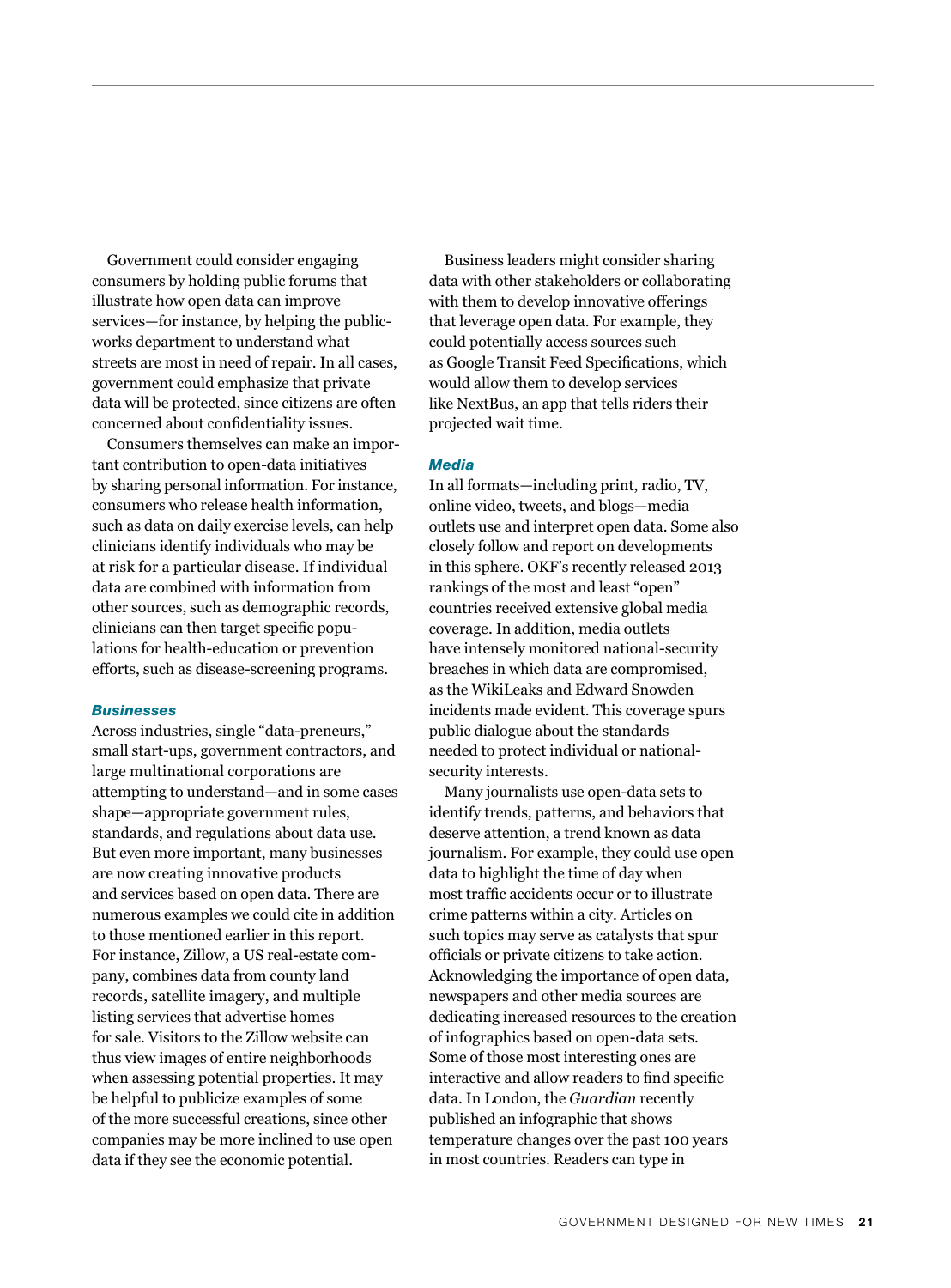a city and country to view locationspecific data.

Media can also serve a vital function by publicizing success stories about open data and reporting on trends related to data use. Government leaders could thus engage journalists, commentators, and technology and government reporters in early discussions of new programs or policy changes, as this may help raise public awareness about and engagement with the initiatives. Publicity about open data could also stimulate crowdsourcing, since more people will become aware of available information and suggest new ways to use it.

The media can even help with jobrecruitment efforts. For instance, news articles may raise awareness of government opendata initiatives and related job opportunities for coders or app developers.

#### *NGOs*

With access to information from multiple governments and constituencies across the globe, NGOs (including universities, advocacy groups, and think tanks) represent some of the most active collectors, disseminators, and users of open data today. The International Monetary Fund, the World Bank Group, and the World Health Organization all have vast stores of information that they share with the public, allowing others to analyze data and create tools and products similar to those based on data from businesses and governments. Given their presence across the globe and in multiple jurisdictions, NGOs can play a crucial role by encouraging policy makers to adopt common standards that improve the availability and use of open data.

Foundations that invest in education can also support open-data initiatives by promoting training efforts for data scientists. Such education is more crucial than ever,

since most countries lack skilled workers who have training in the science, technology, engineering, and mathematics fields. Other NGOs, such as "Code for America," sponsor programs that place people with data skills in positions where they can help create applications enabled by open data.

## Developing a customized open-data approach

Although interest in open data is gaining momentum worldwide, countries and agencies are not at the same starting point. Some, such as Denmark, the Netherlands (which topped the 2013 OKF rankings), Norway, the United Kingdom, and the United States, already have well-established initiatives that touch almost every sector of government, and they are well positioned to remain on the forefront of value creation. Other countries have various opendata programs across agencies and are still attempting to integrate them. Still others are just beginning to investigate the use of open data or have a few nascent programs. Regardless of their current capabilities, however, all governments will need to develop a clear understanding of their strategy and goals.

To begin, we suggest examining the three critical components of any successful initiative—people, tools, and systems. The diagnostic can include five elements:

- inventorying available data to assess their value
- analyzing initiatives that are in progress
- identifying gaps in knowledge, capabilities, technical infrastructure, management, engagement, and other areas
- prioritizing actions and investments
- evaluating how third parties are using an organization's data and whether they are fully exploiting the information's potential